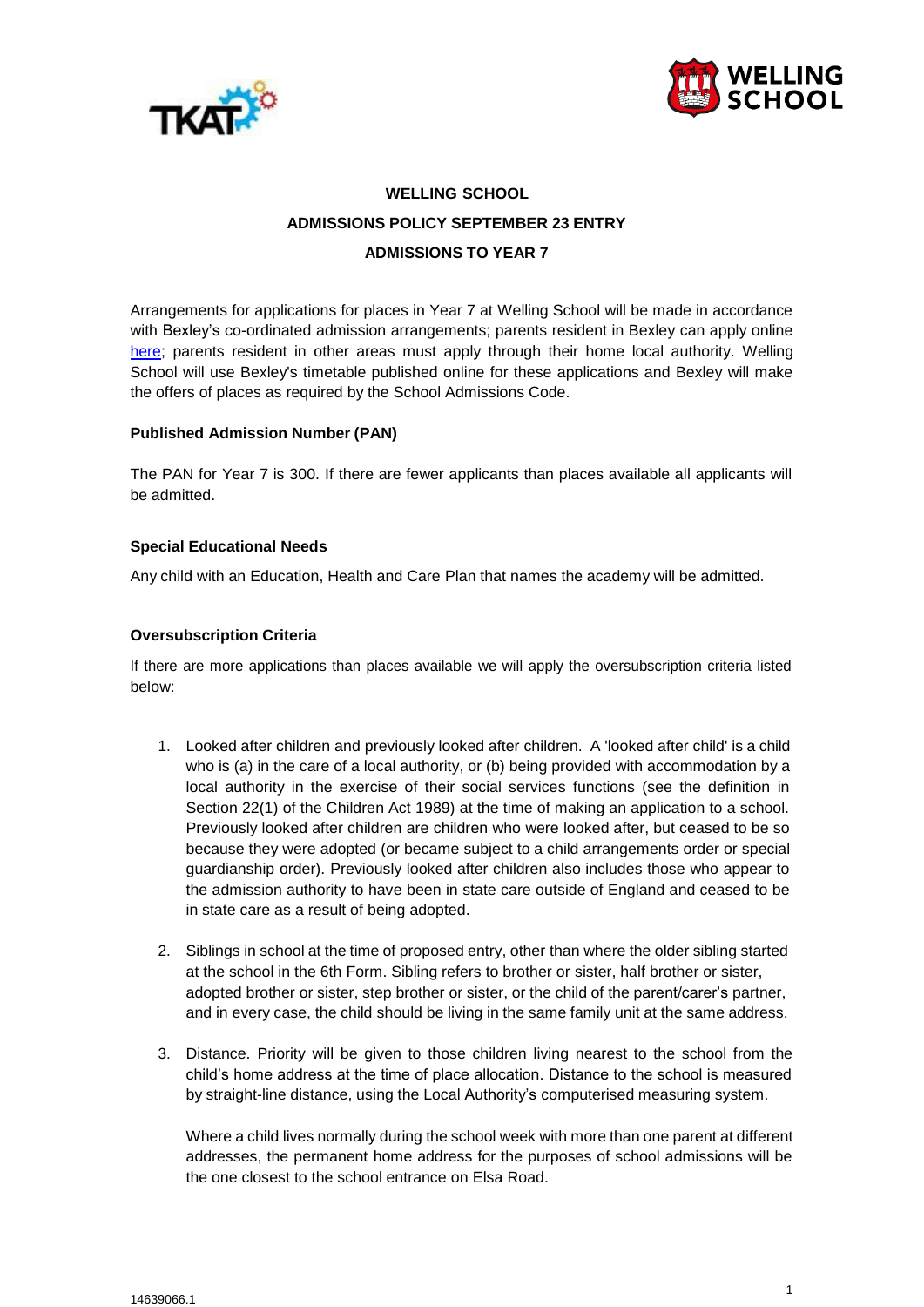



## **Tie-break**

If the distance criterion is not sufficient to distinguish between two or more applicants for the last remaining place then random allocation will be used. This process will be supervised by somebody independent of the school.

# **Multiple Births**

In the case of twins or other multiple births, where there is only one place available in the school, both will be considered together as one application. The school will be allowed to go above its admission number for this purpose.

# **Fraudulent or Misleading Applications**

As an admission authority we have the right to investigate any concerns we may have about your application and to withdraw the offer of a place if we consider there is evidence that you have made a fraudulent claim or provided misleading information, for example a false address was given which denied a place to a child with a stronger claim. We reserve the right to check any address and other information provided so we can apply the oversubscription criteria accurately and fairly.

# **Fair Access Protocol**

Local Authorities are required to have Fair Access Protocols in order to make sure that unplaced, vulnerable children are offered a place at a suitable school as quickly as possible. The school will comply with Bexley's Fair Access Protocol. This may mean admitting children above the PAN.

## **Admission of Children outside their Normal Age Group**

Parents may seek a place for their child outside of their normal age group, for example, if the child is gifted and talented or has experienced problems such as ill health. It is important for parents to note that they will have responsibility for providing evidence to support their request.

If parents wish for their child to be considered for admission to a year group which is outside their normal age group, then they must:

a) Complete the LA common application form or the in-year admission form, as appropriate

b) Attach a letter outlining reasons for the request and all supporting letters and/or documentary evidence in support of the application.

Welling School will make decisions on the basis of the circumstances of each case and in the best interests of the child concerned.

This will include taking account of:

- the parent's views;
- any available information about the child's academic, social and emotional development;
- where relevant, their medical history and the views of a medical professional;
- whether they have previously been educated out of their normal age group;
- any evidence that the child may naturally have fallen into a lower age group if it were not for being born prematurely;
- the views of the head teacher.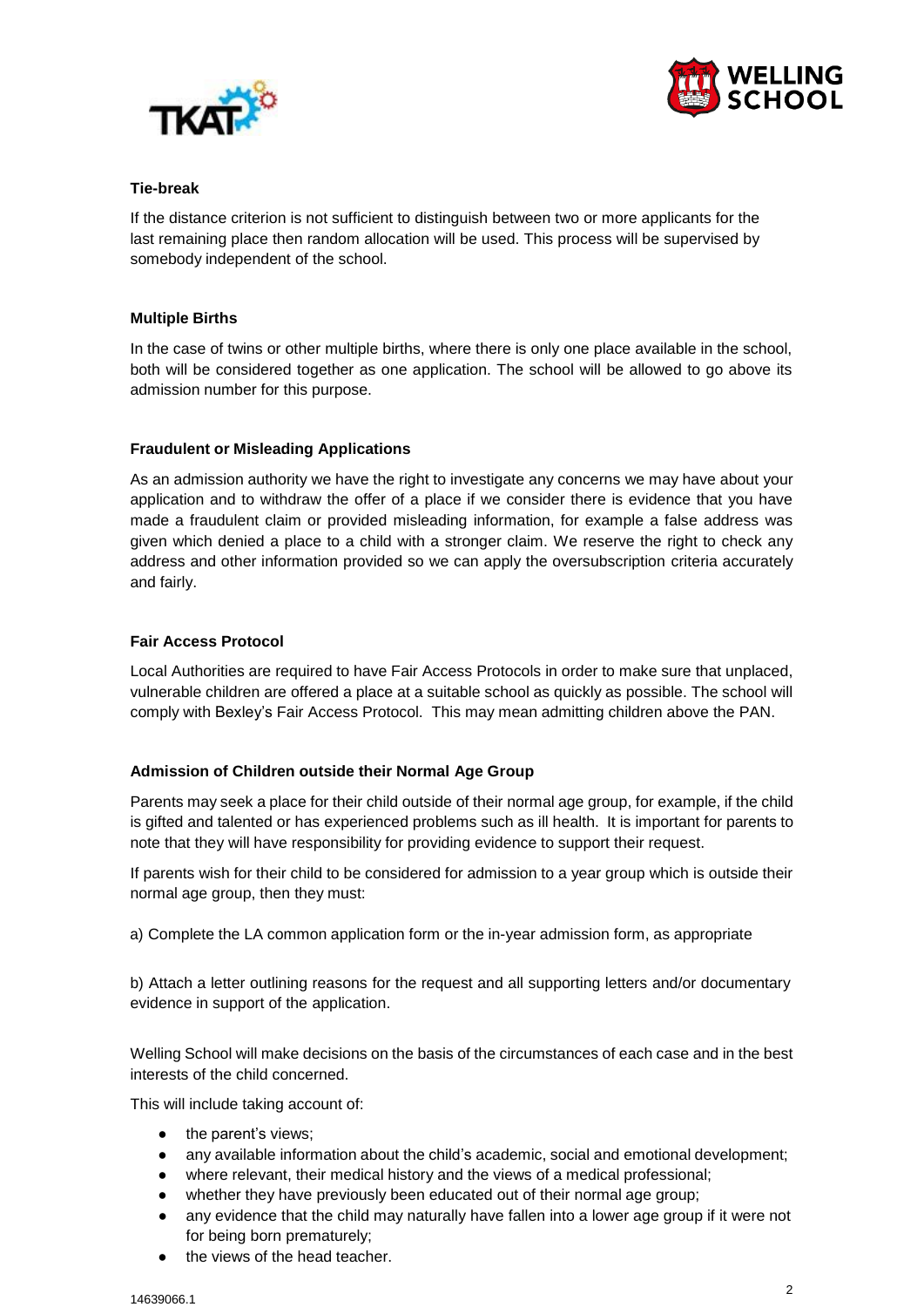



#### **In-year admissions**

Welling School coordinates its own in year admissions and parents should contact the school office for an application form. Parents will be notified of the outcome of their application within 15 days and details about the right to appeal will be provided if a place cannot be offered.

## **Waiting List**

Any child refused a place at the school will automatically be put on the waiting list unless a higher preference school has been offered. A waiting list will be maintained until 31 December. If you would like your child to be placed on the waiting list thereafter you will need to contact the school in writing.

The waiting list is maintained in the order of the oversubscription criteria. This means that names can move down the list if, e.g. someone moves into the area and is higher placed under the oversubscription criteria.

## **ADMISSIONS TO YEAR 12**

#### **Academic Entry Criteria**

The minimum qualification for entry into the Sixth Form to study an academic pathway (3 or more A Level subjects) is 5 GCSEs at grades 9-5. For a mixed pathway (a combination of A Level and Level 3 courses) the minimum qualification is 5 GCSEs at grades 9-4. Students applying for an applied pathway (3 Level 3 BTEC/OCR or vocational subjects) must have achieved 4 GCSEs grades 9-4. If an applicant meets these criteria they will be eligible for consideration for a sixth form place. All students in the current Year 11 at Welling School who meet the academic entry criteria will continue into the Sixth Form, if they wish.

Please also note that there are specific individual minimum entry requirements for each subject, which can be found on our website. Welling School cannot guarantee an offer of a place on specific courses. Applicants who meet the sixth form entry requirements but who cannot be accommodated in their preferred subjects will be offered an alternative course.

#### **PAN**

A minimum of 20 places will be filled by eligible external applicants to the Sixth Form provided sufficient applications are received.

External applicants should complete the on-line application form on the Welling School website. Students are entitled to apply in their own right. All application forms must be completed and returned by the start of the Spring Term.

#### **Oversubscription Criteria for External Applicants**

If there are more applications than places available, offers will be made in the order of the oversubscription criteria listed above.